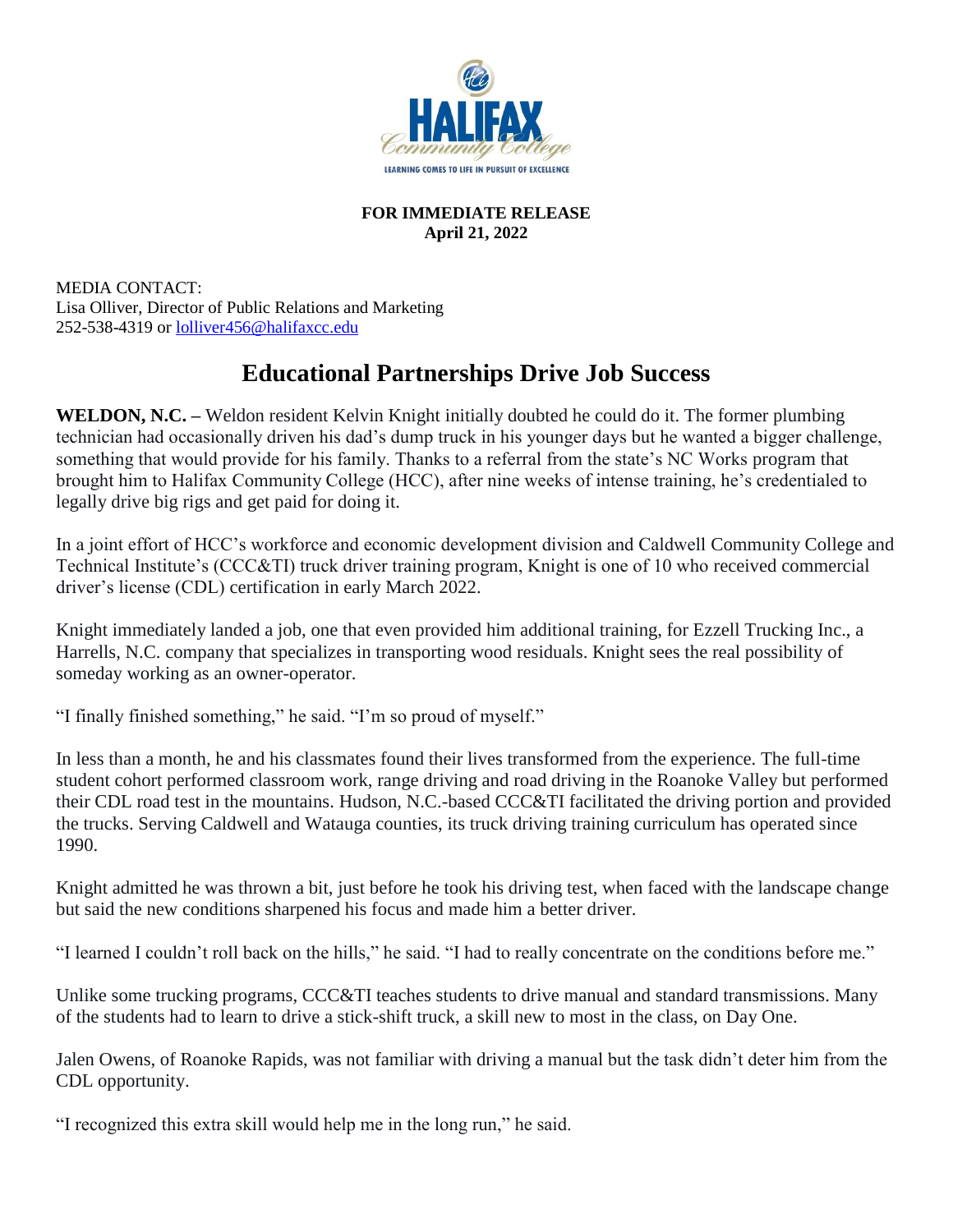Owens, who also secured employment with Ezzell Trucking, noted tackling the manual drive removed restrictions on his license to take jobs.

"I'm not confined to only driving trucks with automatic transmissions," he added. "My choices are practically limitless."

When Ezzell Trucking's human resources manager, Laura Deans, learned about HCC and CCC&TI's joint CDL program, she visited the class during its orientation day to encourage their success and share that her company was excited for their futures.

"With your CDL certification, you'll never be without a job and you'll always have work," she told them. "You'll truly be in the driver's seat and can choose your own destiny."

## **Cool driving opportunities**

Dwight Carroll quickly landed a job with TransAm Trucking out of Kansas City, Mo. Chuckling at the idea that he works with dog food, he regularly hauls a refrigerated truck for Purina. He pulls a dedicated load around Atlanta and noted his truck's GPS alerts him where he'll go.

"If my wheels ain't turnin', I ain't earnin'," he said. "My HCC class enriched my life and it's a great opportunity for other Roanoke Valley people."

Nikiesha Fields, one of two women in the class, will soon work for another refrigeration carrier, Frozen Food Express, out of its Rocky Mount location. Fields took HCC's CDL class in tandem with her studies at NC Wesleyan College where she'll graduate with a B.A. in Business Administration in early May.

She noted her brother has been in the trucking industry for more than 25 years and that she likes both the schedule she'll have and the pay she'll get. She admitted feeling intimidated the first week of class but that she never felt out of place, only part of a close-knit family who wanted a better future.

"I feel like I have wings," she said of her accomplishments.

Jamari Baker has really hit the road after acquiring his CDL. Following his family members who drive trucks, he's working in the metro D.C. area, some days pulling trailers of substation construction equipment to and from the heart of Washington and other days driving dump trucks with loads of dirt.

Baker said he's grateful for the range of driving he received in class, that it helped him prepare for the variety of conditions he has experienced in his new urban setting, notably the shifting traffic patterns, the constant traffic jams, the quick stop lights, the volume of pedestrians and working with his fellow truckers.

"Having my CDL has helped me 'level up' in life," he said. "The class taught me there are multiple ways to learn and problem solve to do a job successfully."

## **Proud moms and advocates for future CDL training classes**

Belinda Jones-Hill, mother to Brandon Thornton, another student of HCC and CCC&TI's joint effort who's also employed by Ezzell Trucking, is thrilled that her son earned his CDL.

She noted that for the first time in his adult life, her son is following a career path that offers him and his family security. She added that early in the program he stressed a bit about identifying parts of the truck's engine but the camaraderie of the class inspired him to study and master the content.